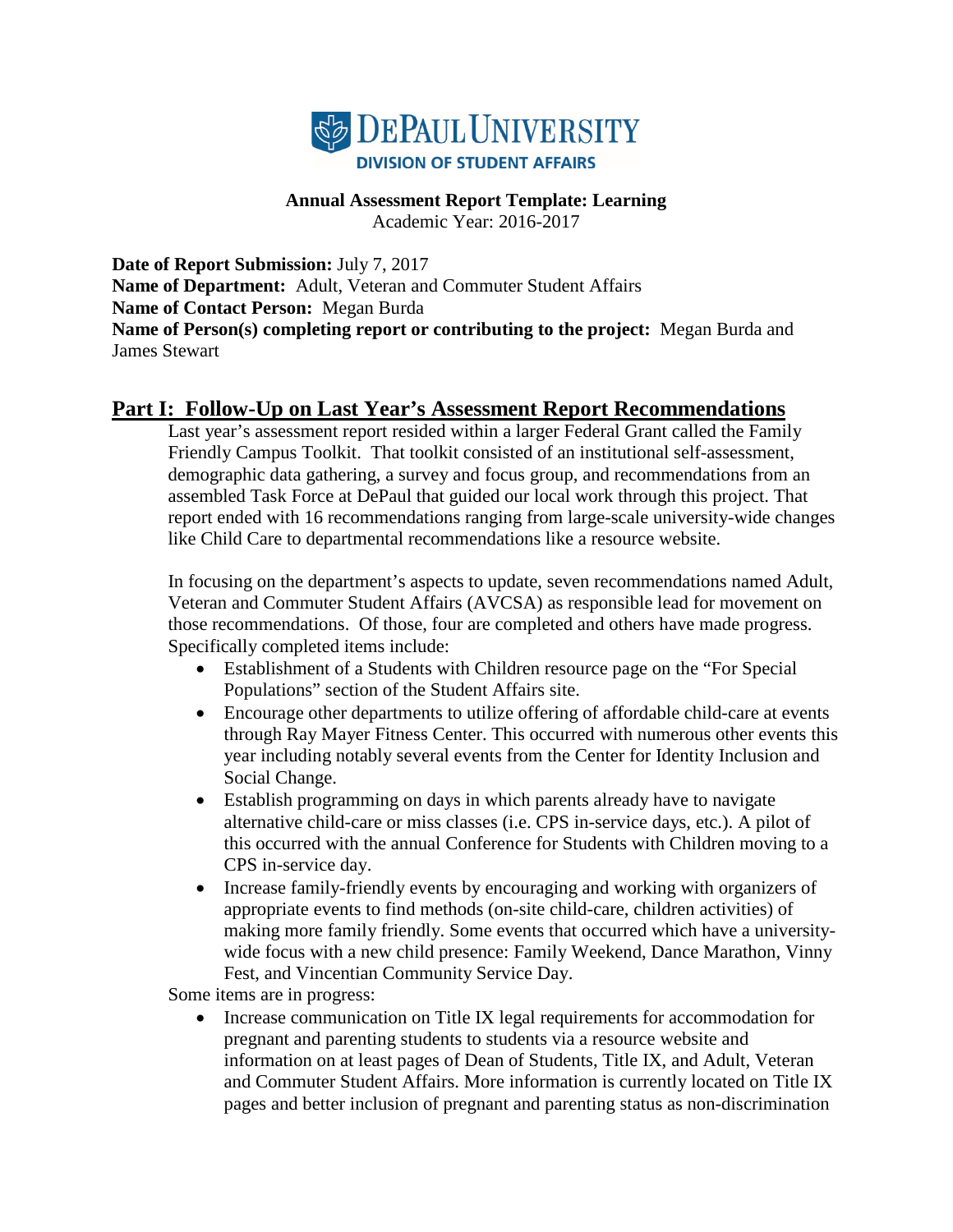item (as Federally required) is occurring but notable areas and non-discrimination clauses still omit these items.

- Consider Pregnant and Parenting Student Policy which aligns with already required laws under Title IX. Several meetings between Academic Affairs, Legal Council, Center for Students with Disabilities and AVCSA occurred, but no such policy has moved forward to date.
- Encourage more programming and supports for this population (Such as time management programs, events with the faculty-staff support group for parentings, Counseling Center support groups for parents, etc.). This is an on-going effort that continues. AVCSA added more programming to this population, but more exploration on effective programs of interest must be done.

## **Part II: Report on This Year's Assessment Project**

## **I. Abstract**

AVCSA's assessment project studies veteran students on campus and their learning about resources to aid them in success. We aimed to proactively intervene with veteran students in jeopardy of being on academic probation by conducting an intentional advising session focused on resources. Follow-up interviews and assessment of students' improvement in GPA and credit accumulation combine to show if students utilized resources and how they feel such resources contribute to success or not. To broaden the study and analyze resource learning for students not at-risk, we conducted another aspect of this project with students that visited the Veteran office to find out if their interaction taught them about a resource or service and if follow-up occurred. Between both studies, surveys were distributed to students who stopped by the office and interviews conducted with the students that were in jeopardy of being on academic probation as a triangulation technique of finding the learning from these two methods. The conclusion is that students gained from the office tangible learning about new resources available to them here at DePaul. Follow-up showed that 40% of at-risk students improved after fall quarter.

### **II. Assessment Question**

Did veteran students who interacted with the staff in the Veterans Affairs Office learn about resources to aid their academic success?

## **III. Introduction & Context**

### **Project Overview**

We gauged the effectiveness of the Veterans Affairs office in assisting our student veterans learn (or not learn) about the different resources that were available to them on campus. We further did a more intensive intervention with those at-risk of academic probation and aimed to gather the effectiveness of that intervention both in student perception and in student's success based on increased GPA's and matriculation into the next quarter. We used a mixed methods approach, including surveys and interviews, to gauge the success of the interactions in relation to students' learning about resources.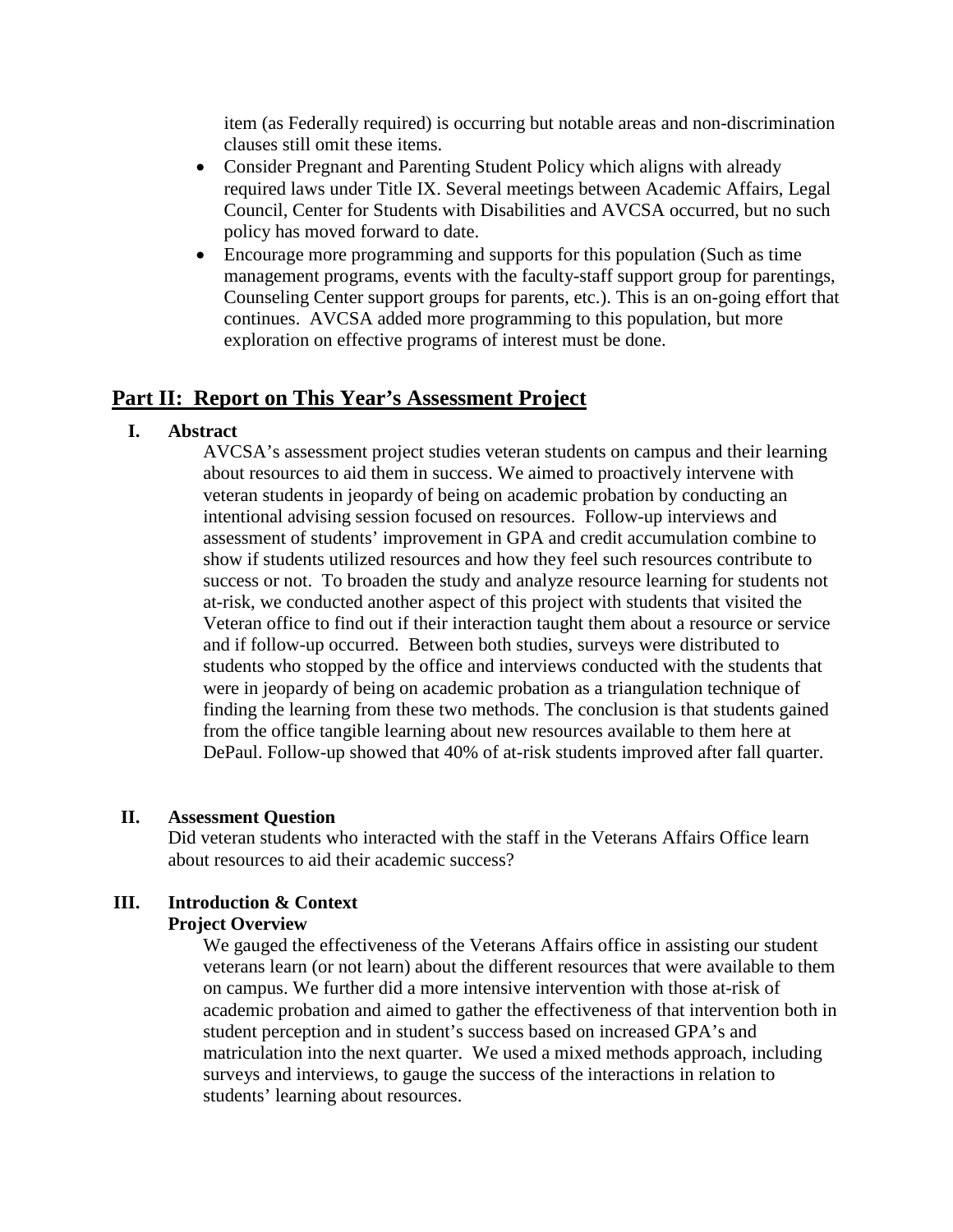#### **Learning Outcomes Assessed**

- **What was the primary program level learning outcome(s) you assessed?** Students who participate in Adult, Veteran and Commuter Student Affairs Advocacy Programs will be able to identify and articulate their needs. Students who participate in Adult, Veteran and Commuter Student Affairs Advocacy Programs will learn how to navigate systems and institutions to access needed resources.
- **What was the primary department level learning outcome(s) mapped to the above program level learning outcome(s)?** Students who participate in Adult, Veteran and Commuter Student Affairs Programs will learn to self-advocate and utilize appropriate resources when needs arise

### **Context for This Year's Report**

DePaul has a wealth of resources that aid in student success. AVCSA is committed to ensuring veteran students are successful academically by utilizing the resources that the office has to offer them as well as helping them navigate and learn about the other available resources that other departments offer. This study sought to confirm that students are learning to clearly articulate needs and conduct self-advocacy to do necessary navigation and follow-up to utilize such resources.

By conducting surveys with students who visited the office the goal was to find out what, if anything, they learned by their visit to the office. More specifically, what was the purpose of the visit and what resources did they gain exposure to? When reaching out one-on-one to the at risk students, we aimed to find out if the one-on-one interactions were helpful and contributed to their success in the following quarter. These goals were based on our program and departmental learning outcome that states students who participate in our advocacy programs learn how to navigate systems and institutions to access needed resources.

Significant research has been conducted on barriers that veterans face that prevent them from success on campus. In the spring of 2016, National University reported that of their nearly 30,000, 24% were veteran students, and 4% of those veterans were facing academic probation or at risk of being placed on probation (Olsen, Badger & McCuddy, 2016). Colleges throughout the country have started to pay closer attention to veterans on campus and have aimed to answer the question of what actually attributes to veterans retention and success on campus.

So often, the media perceives all veterans as wounded and broken, but here at DePaul we find that our veteran students traditionally rank amongst the national averages for graduation and retention of a traditional student (Comparison Tool, GI Bill website 2016). While we know that veterans at DePaul traditionally do well, we aim to target assistance to help those students who are not getting the help that they need to succeed. In an article by the U.S. Army Medical Department Journal, researchers found that financial stress, social interactions, and role differences are the three major barriers that veteran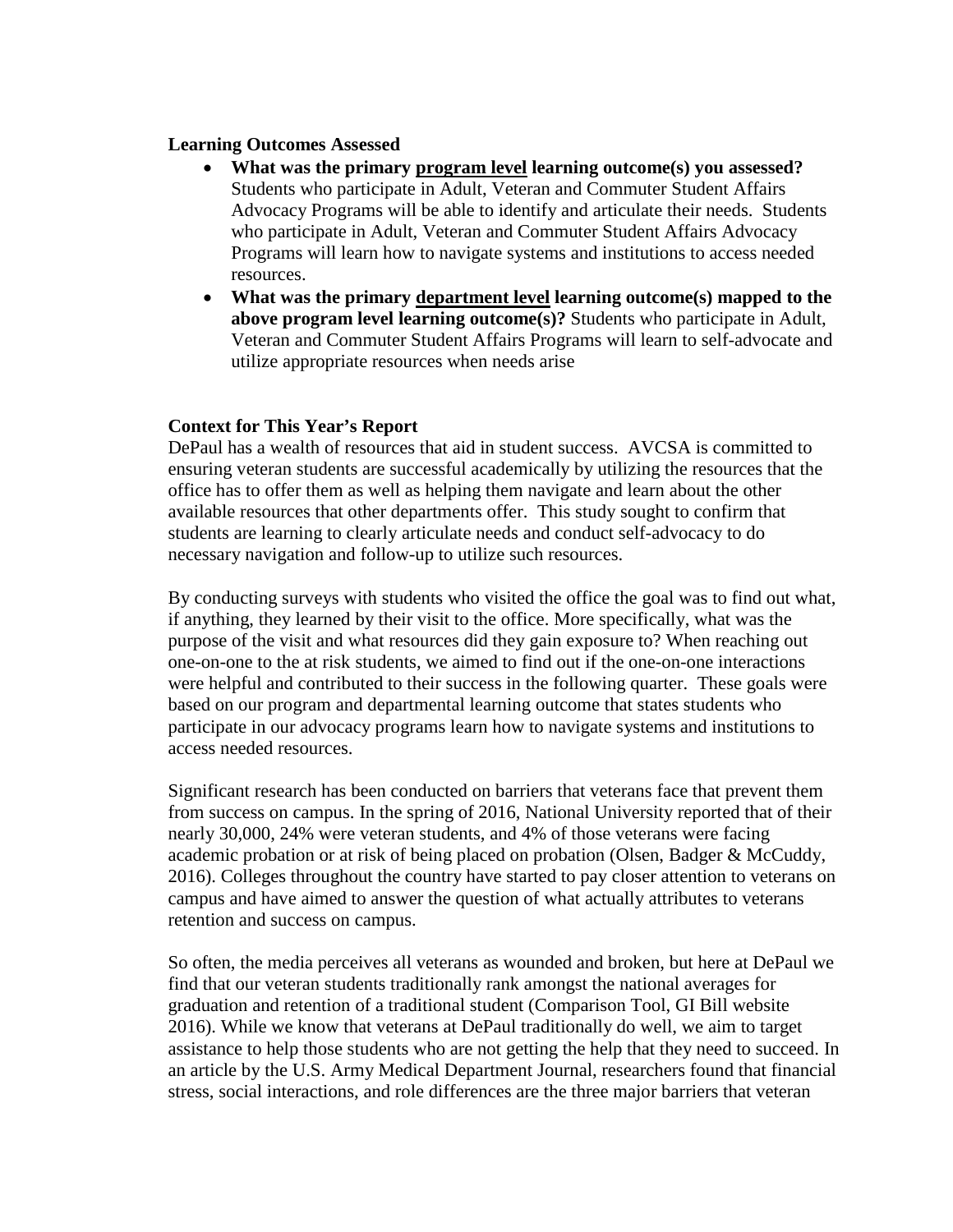students face while in college which cause them to drop out of school (Olsen, Badger  $\&$ McCuddy, 2014). The retention initiative we have set up for this upcoming year will provide further insight into the barriers that our veteran students face during their time at DePaul as well as results of this assessment project.

#### **Resources**

Olsen, T., Badger, K., & McCuddy, M. D. (2014). Understanding the Student Veterans' College Experience: An exploratory study*. U.S. Army Medical Department Journal*, pp. 101-108.

M.L.T. "Veteran Student Academic Intervention Program. "*University Business* 19.4 25.

Veterans Administration. "GI Bill Comparison Tool." Retrieved from https://www.vets.gov/gi-bill-comparison-tool. 14 Sept. 2016.

### **IV. Data Collection & Methodology Population and Sample**

- The population of students that we targeted for this project was the veteran students on campus. That includes veteran students on campus from undergraduate as well as graduate and law students. All are encouraged to visit the office and any that visited during the course of Fall, Winter or Spring Quarter was surveyed.
- The sample comprised specific veterans that interacted the office because of stopping into the office to ask a question or students that showed on the quarterly report that Megan Burda, Assistant Director of AVCSA, receives stating specific veteran students are in jeopardy of being on academic probation. The report that Megan receives is federally required, however, the intervention is not.
	- a. The rationale to survey the students that visited the office was because we studied what purpose and learning occurred from the office visit. The rationale for reaching out to students in jeopardy of being on academic probation was to positively affect student success and increase our retention rate with our veteran students at DePaul. Even though we have a great retention rate currently (83% according to the Veterans Administration GI Bill Comparison Tool), we always aim that every student is successful during their time at DePaul.

#### **Data Collection**

Data was collected through two online surveys and in-person individual interviews. One online survey was sent to at-risk veteran students who were then invited to an in-person interview. Another online survey was sent to veteran students who visited the office unsolicited, seeking support. There was a total of 50 surveys that were sent out to visiters during Winter Quarter. In addition, all interviews that were conducted happened after the quarters were finished when the reports showing low GPA came through. The interviews were based on student and staff availability. Note, two different samples and two different collection methods (Survey for office visit and interview for at-risk intervention).

• The surveys were created by AVCSA to ensure the questions that were asked of those students were helpful to assess the learning outcome that the student received from their time in the Veterans Affairs Office. This survey was designed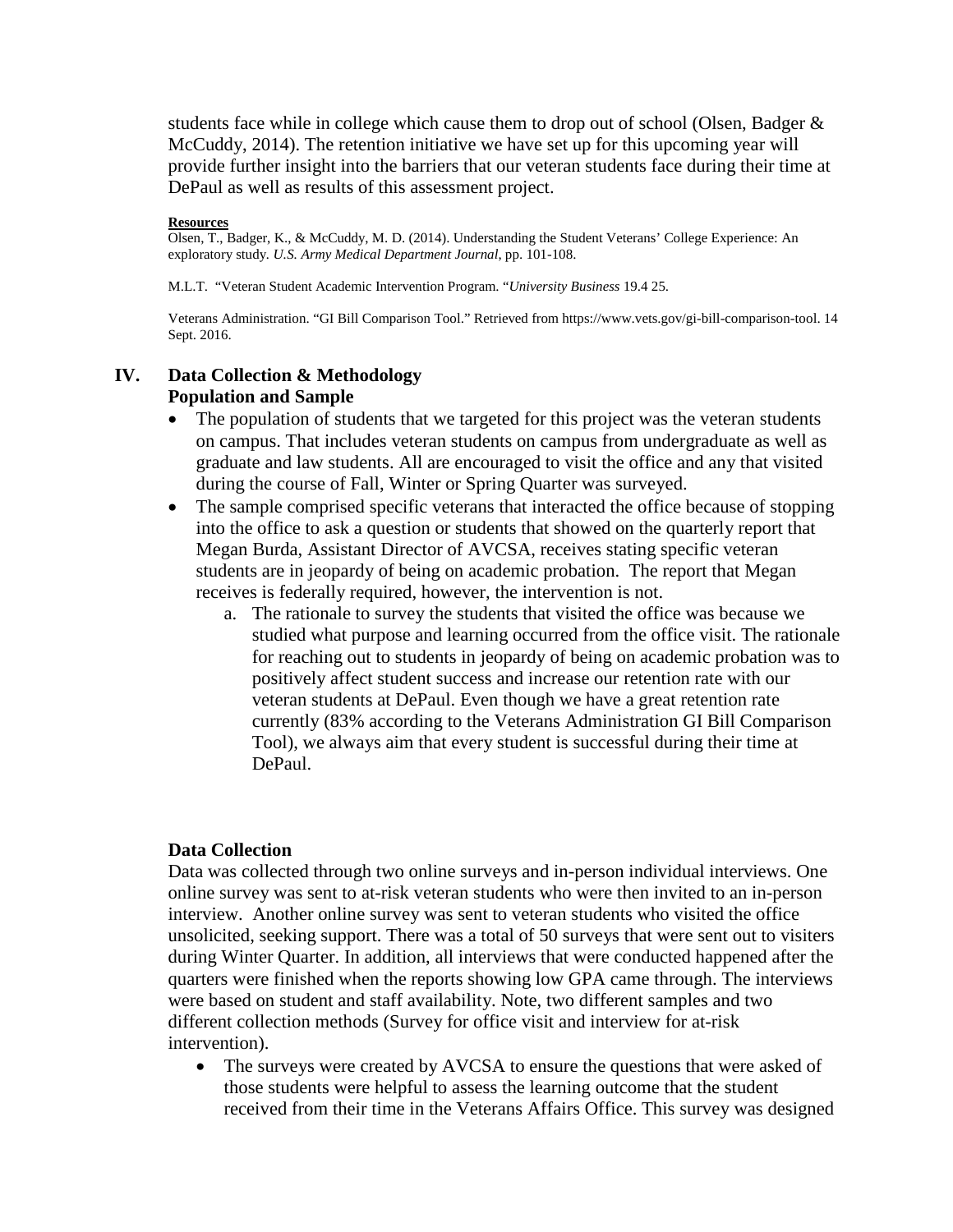specifically for this assessment project. We sent the surveys out to students at near the end of winter quarter to any students who had visited the office that quarter for whom we had collected information.

• For the interviews, we reached out to the designated population of at risk veterans that Megan received on her quarterly report. We encouraged the students to conduct an advising and resource focused meeting with Megan that aims to increase their success and analyze if there were resources available they could use moving forward. We gave them the option to meet with Megan one-on-one and participate in a 30-60 minute interview. Of the 53 total students contacted, 5 participated, 3 in Fall quarter and 2 in Spring quarter. This option was made available to students in light of the assessment project and data needed to assess learning*.* 

#### **Data Analysis**

- We were able to analyze our data by pulling the results from the surveys and the interviews together in comparison to find out if there were any trends or areas of concern that needed to be addressed such as resources frequently needed or issues without resources. Additionally, analysis occurred if the students recalled resources mentioned or further utilized such resources. We defined "learned during interaction with our office" by reviewing all the survey results and interviews to look for items directly related to stated learning outcomes in this study. Specifically looking to identify: naming and articulating a need(s), learning about a resource(s) to contact, learning how to contact that resource or utilize it, and finally conducting follow-up on that resource(s).
- An additional beneficial aspect of this study, while not directly related to learning, occurred with the interviews with at-risk students. We were able to measure if the students that had an interview with Megan were on the academic probation report the following quarter. Importantly, we ultimately aimed for success by noting the students who were on the fall report but fell an at-risk list due to improvement for subsequent quarters. That stat cannot be attributed only to our intervention and could be a result of a few different options we touch on later in the report in our key findings section.

### **Participant Consent**

Since our surveys were voluntary, consent was obtained when the students voluntarily agreed to fill out the surveys that were emailed to them after their office visit. For the students in jeopardy of being on academic probation, Megan is required by law to reach out to those students and monitor their progress because of the benefits these students receive from the Veterans Administration. The interview follow-up was voluntary in participation and students understood the research purpose by verbal consent.

#### **V. Data & Findings**

**Response Rate and Demographics**

a. Survey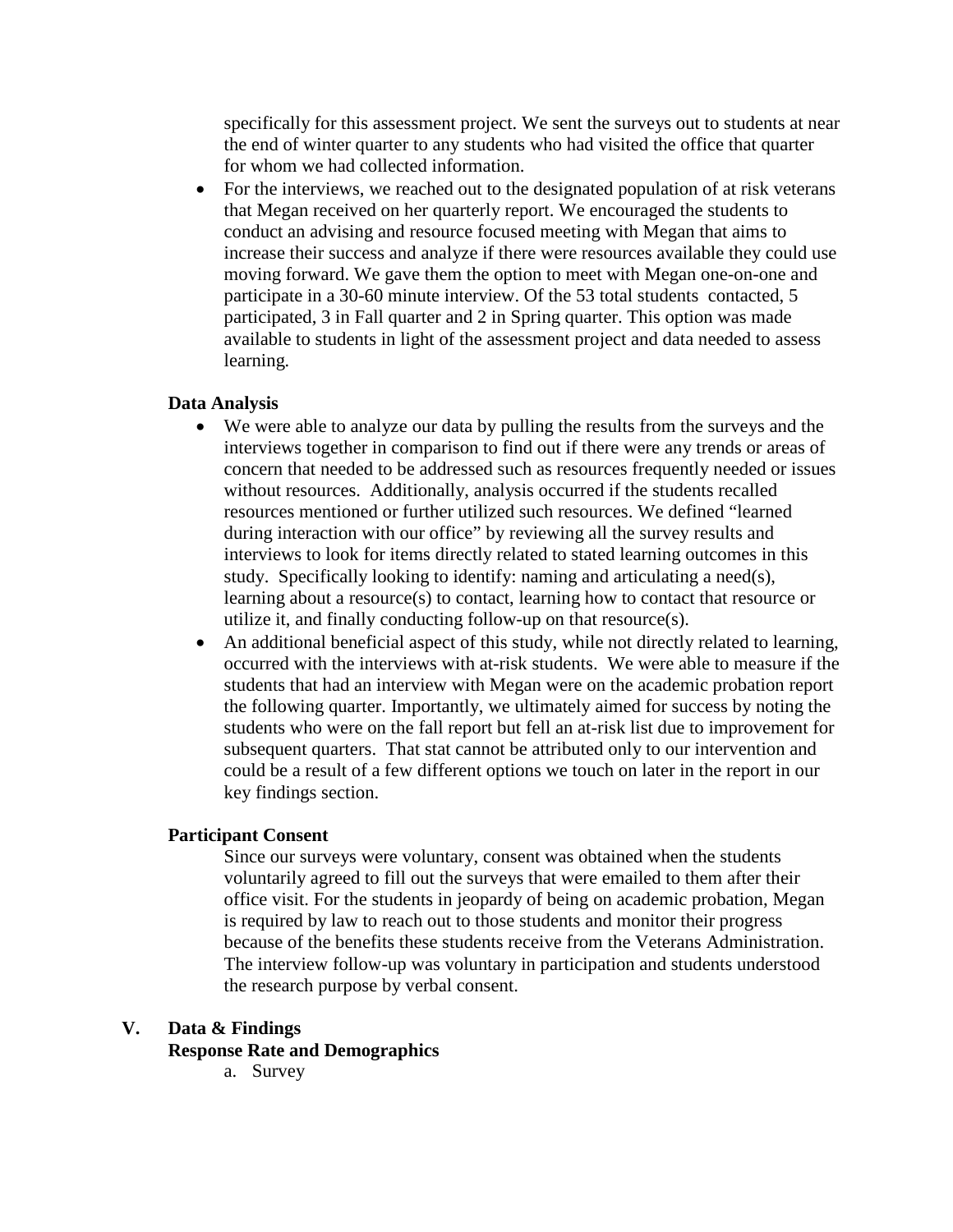- a. 50 students visited the AVCSA office during Winter quarter seeking resources were included. Of the 50 students invited to participate in the follow-up survey, 16 responded, which is a 32% response rate.
- b. Interviews
- c. Total students in jeopardy of being on probation: 53 (23 from fall, 16 for winter, 14 for spring).
	- i. All 53 students were invited to have an advising session and interview with Megan to go over available resources at DePaul that would help them be more successful for future quarters
	- ii. A total of 5 follow-up interviews were conducted.

## **Key Findings**

- o All 5 students interviewed did better the following quarter and no longer showed on the quarterly reports. All articulated utilizing resources and services via knowledge gained in the interview.
- o Of the 16 surveys that were answered, 81% of the students indicated that they had learned about a resource available to them here at DePaul from their interaction with the office. For example, where the writing center is located, how to register with the Center for Students with Disabilities, etc. This demonstrates clearly all aspects of the learning outcomes:
	- Naming and articulating a need
	- **Learning to navigate that resource**
	- Self-advocacy skills to utilize that resource
- o 100% of students took the resources provided by Megan and then did better the following quarter academically. All attributed a specific named resource to that improvement which demonstrates the above. Some examples of barriers these students were experiencing are as follows:
	- Time management issues was something nearly all 5 students interviewed talked about during that time with Megan
	- Transitions to DePaul being harder than expected
	- Getting used to the 10 week quarter system
	- Stress management issues
	- Learning to prepare for class better
- Important results from surveys distributed:
	- o Community Building Resources
		- Student Veteran Union and needing to make the club (or other veteran clubs) are stronger was mentioned a few times throughout the surveys
		- 89% of students responded stating that they think veteran connected events that support vets and community building on campus are important for students' success.
	- o Appropriate resource referral
		- When asked, "What were you looking for when you visited the Office?" and then the follow up question of, "Was your question answered during your visit?" we were able to see that 2/3 students indicated that their question was answered helping them to learn a new resource available and able to name it later on the survey.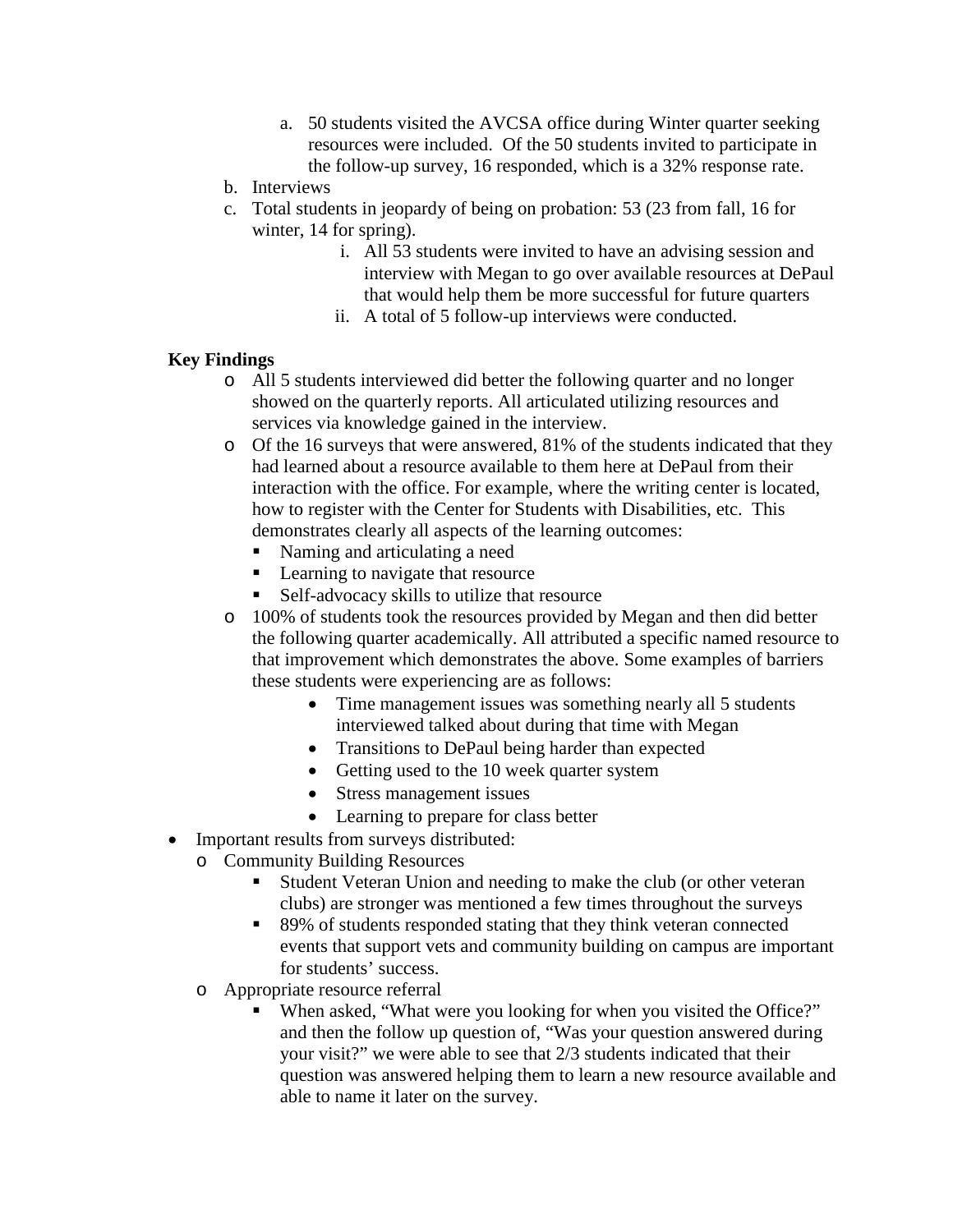- o Stop Outs or breaks in study.
	- When asked if students needed to take time off from DePaul because of learning barriers they faced. Of the eleven students who replied, 2 students indicated they had to take time off.
- o Transition Support needs further analysis
	- When asked if students thought DePaul made their transition successful to college, 58% (7) of the responses stated that DePaul was not the most helpful.
	- $\blacksquare$  30% (4) of the responses indicated that DePaul did make the transition more successful.
- o Specific resources utilized and referred
	- When asked about specific resources students learned about, could name and had utilized, the following resources were identified:
		- Seven students answered CSD is a useful department for Veterans to register with to help them be successful at DePaul
		- Nine students answered The Veterans Affairs office helped them learn about their veteran's benefits so they made sure to utilize them properly during their time at DePaul.
		- Eight students answered the financial aid office was a helpful and useful resource for questions about additional aid outside of their veterans benefits.
		- Five students suggested further sharing about tutoring stipends available through the VA.
	- $\bullet$  66% (8) of students know where to go on campus when asked if they were able to navigate the university resources.
- During fall quarter 23 students were identified as at-risk of academic probation. Megan reached out to each of those students individually to help them learn about resources and offered one-on-one interview follow-up.
	- o Three students during Fall Quarter conducted the assessment interview with Megan and two conducted there interview during Spring Quarter. From those interviews common themes that were discussed were:
		- Time management issues was something nearly all 5 students interviewed talked about during that time with Megan
		- Transitions to DePaul being harder than expected
		- Getting used to the 10 week quarter system
		- Stress management issues
		- Learning to prepare for class better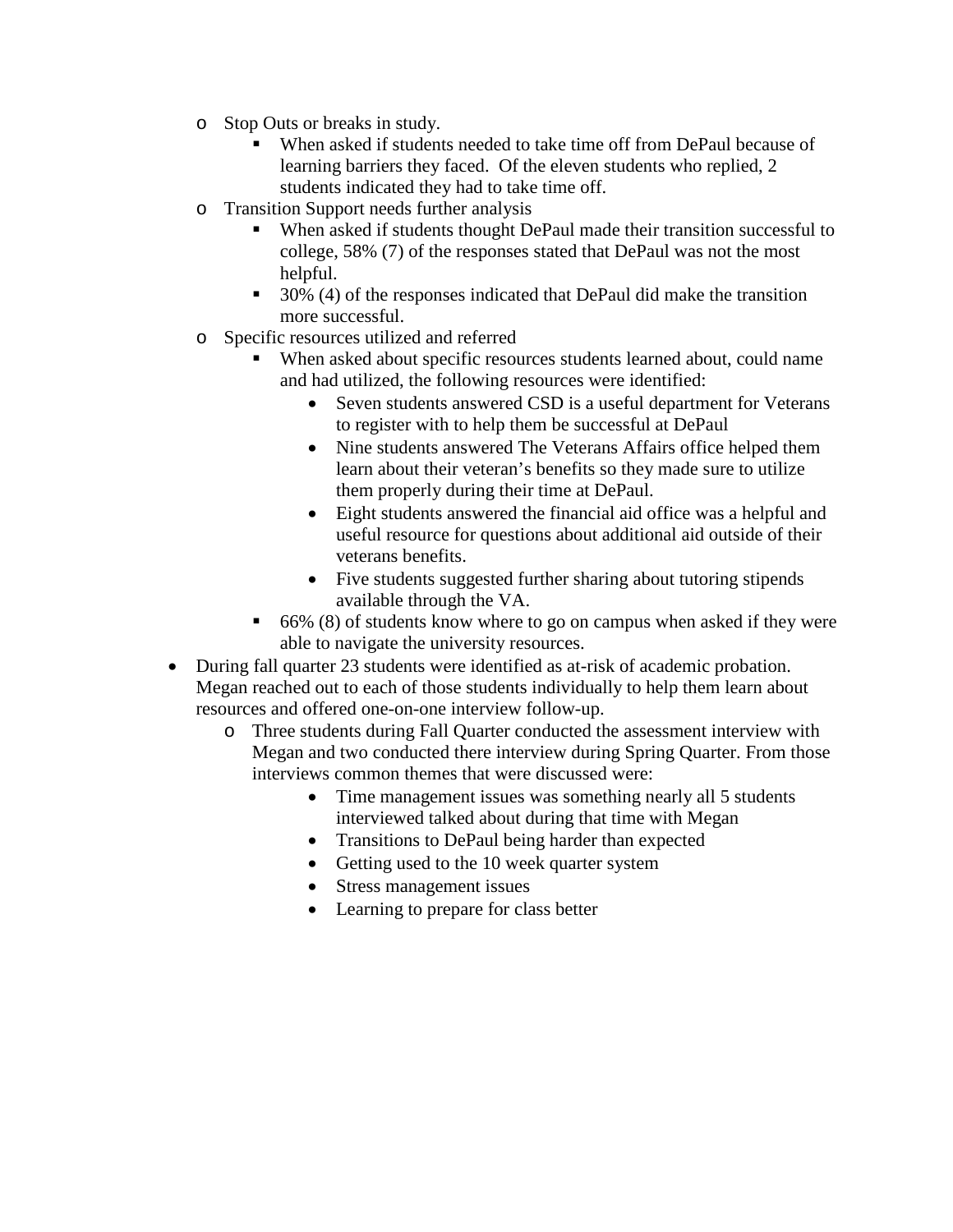| <b>Program Level</b><br><b>Learning Outcome</b>                                                                                                                                                    | <b>Department Level</b><br><b>Learning Outcome</b>                                                                                                                                                    | Number of<br><b>Students</b><br><b>Assessed</b> | Number of<br><b>Students with</b><br><b>Acceptable or</b><br><b>Better</b><br><b>Performance</b> |
|----------------------------------------------------------------------------------------------------------------------------------------------------------------------------------------------------|-------------------------------------------------------------------------------------------------------------------------------------------------------------------------------------------------------|-------------------------------------------------|--------------------------------------------------------------------------------------------------|
| Students who<br>participate in Adult,<br><b>Veteran and Commuter</b><br><b>Student Affairs</b><br>Programs will learn to<br>self-advocate and utilize<br>appropriate resources<br>when needs arise | Students who participate<br>in Adult, Veteran and<br>Commuter Student<br><b>Affairs Advocacy</b><br>Programs will learn how<br>to navigate systems and<br>institutions to access<br>needed resources. | 21                                              | 17                                                                                               |

*\*\*\*17 is based on the 5 interviews that were successful as well as the 12 survey questions that were measured successful as mentioned above in the data analysis section\*\*\**

## **VI. Discussion & Interpretation of Findings**

When assessing our learning outcome that students who participate in Adult, Veteran and Commuter Student Affairs Advocacy Programs will learn how to navigate systems and institutions to access needed resources survey results showed that over 2/3 of students indicated that their question or need was answered that assisted them in learning about a new resource available to them. This demonstration of knowing a need and gaining a resource addresses the learning outcome related to identifying and articulating needs. These students were able to name that resource at a later time on a survey or follow-up interview which is important for further utilization of that resource which address's the second portion of the learning outcome: self-advocacy to utilize appropriate resources when needed. For example, students named Org Sync or CSD as addressing the original purpose of their visit.

A major discovery from this assessment is that most of our interactions with our students, whether it was by visiting the office or by having a one-on-one intervention with a student, were informative to learning about resources. Combined results indicate that 81% (17) of students learned about a specific resource via their interaction with the Office of Veterans Affairs and could name it later.

One area that we now recognize that needs improvement from our office and university is attention to the transition into college for the veteran students. This was a barrier mentioned in all of Megan's one-on-one interviews. Veteran students have particular needs and analysis should be done on best practices and methods to better conduct this transition since over half, 7 responses, indicated a less satisfactory response to the transition process.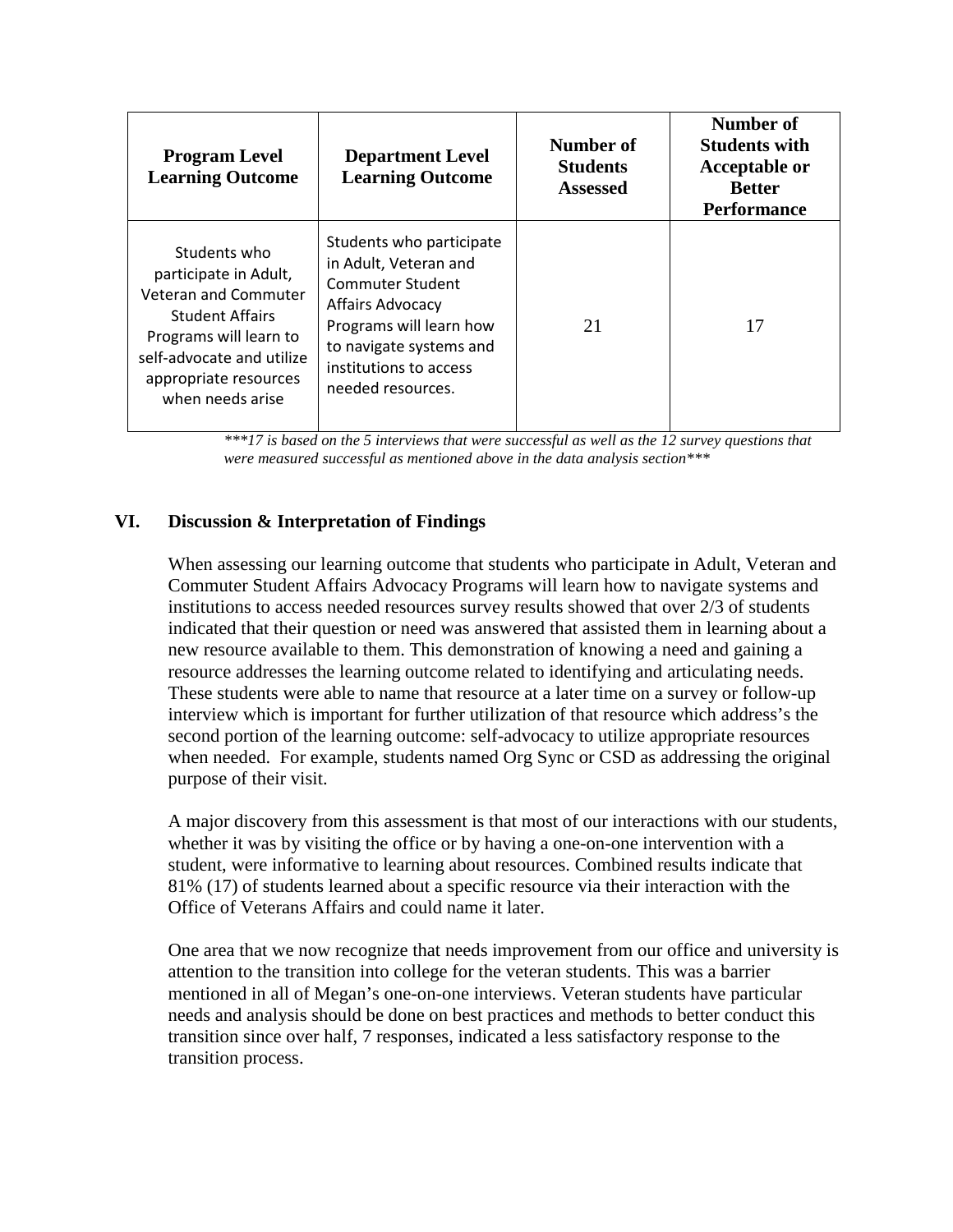Some challenges that we faced were the lack of responses from the interviews as well as the surveys. If done over, the assessment survey should have included more demographic fields such as college or class year so we could focus on a more specific population and see if the findings gave us clearer results. This could potentially allow tailored promotion and communication of resources to certain specific groups at the time needed.

By conducting this assessment of our veteran students we feel that we are ready to start implementing changes that can help these veterans be even more successful on campus. Our retention rates are good in comparison to the national average (82% according to the GI Bill Comparison Tool put together by the Veterans Administration), so we know that we do a good job retaining our students. Now we want to improve our interactions even more to help these students be even more successful. A goal is that we would aim to have a 90% retention rate in the future.

## **VII. Recommendations and Plans for Action Recommendations**

- One recommendation is ensuring academic advisors and other resources are aware and counseling their veteran advisees to know that they are tutoring services here on campus that the Veteran Administration will pay for to use. This is helpful for all veteran students but especially those that are having trouble in certain areas and as a result are possibly facing academic probation.
- Some recommendations that we have in our office would be to make sure we are doing a better job of helping the veteran's transition into college easier. This can be done by working on not only what our office can do for the students and analyzing best practices nationally, but also by working more closely with the admissions office and New Student and Family Engagement to develop some excellent ways to tighten up the transition processes for these students.
- We also plan to work with our Student Veterans Union to help build their organization for the veterans. This work is important for new veterans transition into college and starting to get involved as it equips them with a strong communityfocused club to be a part of that can help them with the camaraderie that veterans too often express that they miss after getting out of the military. Community building needs were mentioned in interview and survey.

### **Action Plan**

- Starting in the fall of 2017 our office plans to start implementing a few new initiatives to help veteran students be more successful and learn about resources available on campus:
	- 1. Launching in August, we will be starting to make our "Success Map" available to all veteran students in BlueStar which will be a road map to success they can follow throughout their time here at DePaul. This map will include ways to get involved, when a good time is to meet with their advisors as well as how to navigate some of the events and resources on campus that they would enjoy attending.
	- 2. Beginning in the new academic year, we will start giving our veteran liaisons a designated population of veteran students that they will be in charge of in